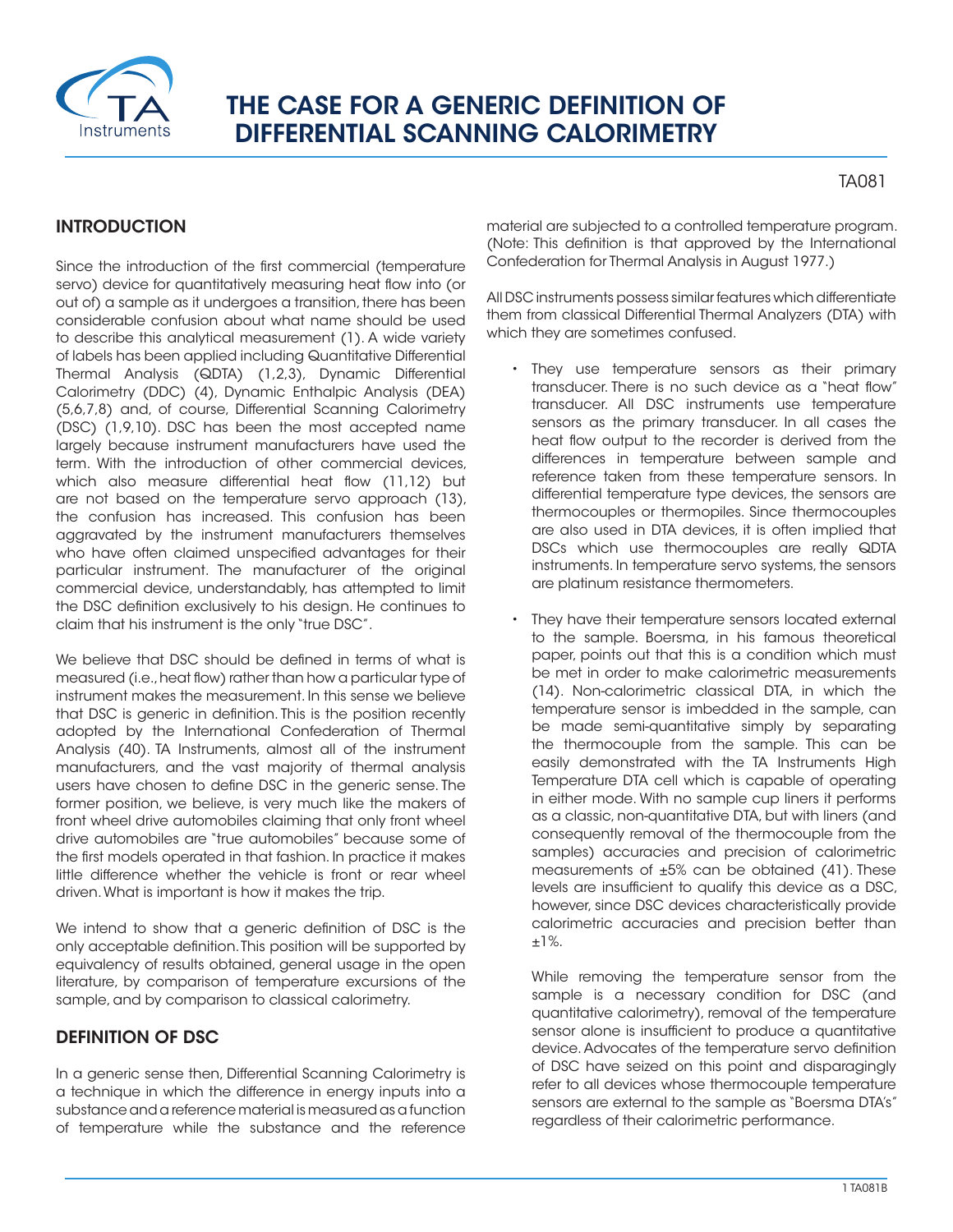• They have an instrument output proportional to heat flow (i.e. power). All DSC instruments display heat flow as their primary output. This is a condition for DSC and is met by all instruments carrying the DSC label.

For some DSC devices, the calorimetric sensitivity changes with temperature and thus a calibration constant (which is a function of temperature) must be applied to each calorimetric measurement. For such devices the output from the DSC is expressed as voltage to the recorder and an empirically determined calibration factor is applied to obtain heat flow data. Such instruments, while increasing the amount of effort required to obtain calorimetric data, are still calorimetrically quantitative and properly part of the generic DSC family.

• It is desirable then, but not a necessary condition for a DSC instrument to have constant calorimetric sensitivity. In instruments possessing this capability the calibration constant is not a function of temperature permitting the instrument output to be directly calibrated in heat flow units of milliwatts.

## **OPERATION**

As discussed above, Differential Scanning Calorimeters operate on one of two principles—differential temperature measurement and temperature servo measurements. Let us first examine the TA Instruments DSC 910 System as an example of the differential temperature type DSC.

A cross sectional diagram of the DSC cell is shown in Figure 1. The cell employs a constantan disc as its primary means of heat transfer to the sample and reference positions, and as one element of the temperature measuring thermoelectric junctions. The sample of interest and a reference are placed in pans which sit on raised platforms on the constantan disc. Heat is transferred through the disc and up into the sample and reference via the sample pans. The differential heat flow to the sample and reference is monitored by chromelconstantan area thermocouples formed by the junction of the constantan disc and a chromel disc which covers the underside of each platform. The ΔT output from these series opposed sample and reference thermocouples, is fed to a variable high gain amplifier where the signal is amplified, electronically scaled to read directly in heat flow units and finally displayed on one Y-axis. Chromel and alumel wires are connected to the underside of the chromel disc, and the resultant chromel-alumel thermocouple is used to directly monitor the sample temperature.



*Figure 1: DSC Cell cross-section*

When a sample is programmed at a constant heating rate through its melting point, the heat capacity of the sample increases to infinity (in theory) and the sample temperature becomes essentially invariant; thus, a ΔT is developed between it and the constantly rising reference temperature. This ΔT signal is proportional to the heat flowing into the sample as part of this transition. (The mathematical verification of this fact is provided in the "Theory" section of this paper). When the amplified and scaled signal presented to the computer in milliwatts is integrated over time, a value for the heat in millijoules associated with the transition is obtained.

The inherent simplicity of this design affords the scientist an easy grasp of its operating principles. Several manufacturers offer DSC devices based on this principle including TA Instruments and Mettler.

Let us now turn our attention to the second type of instrument, that of the temperature servo system shown in Figures 2 and 3 (9). In this design the sample and reference pans are placed in close contact with platinum resistance thermometers which are used to measure their temperature at any given moment. In addition, the unit has two individual heaters which control the heat flow to these samples.

#### **TEMPERATURE SERVO CELL Schematic Diagram**



*Figure 2: Temperature Servo Cell Schematic Diagram*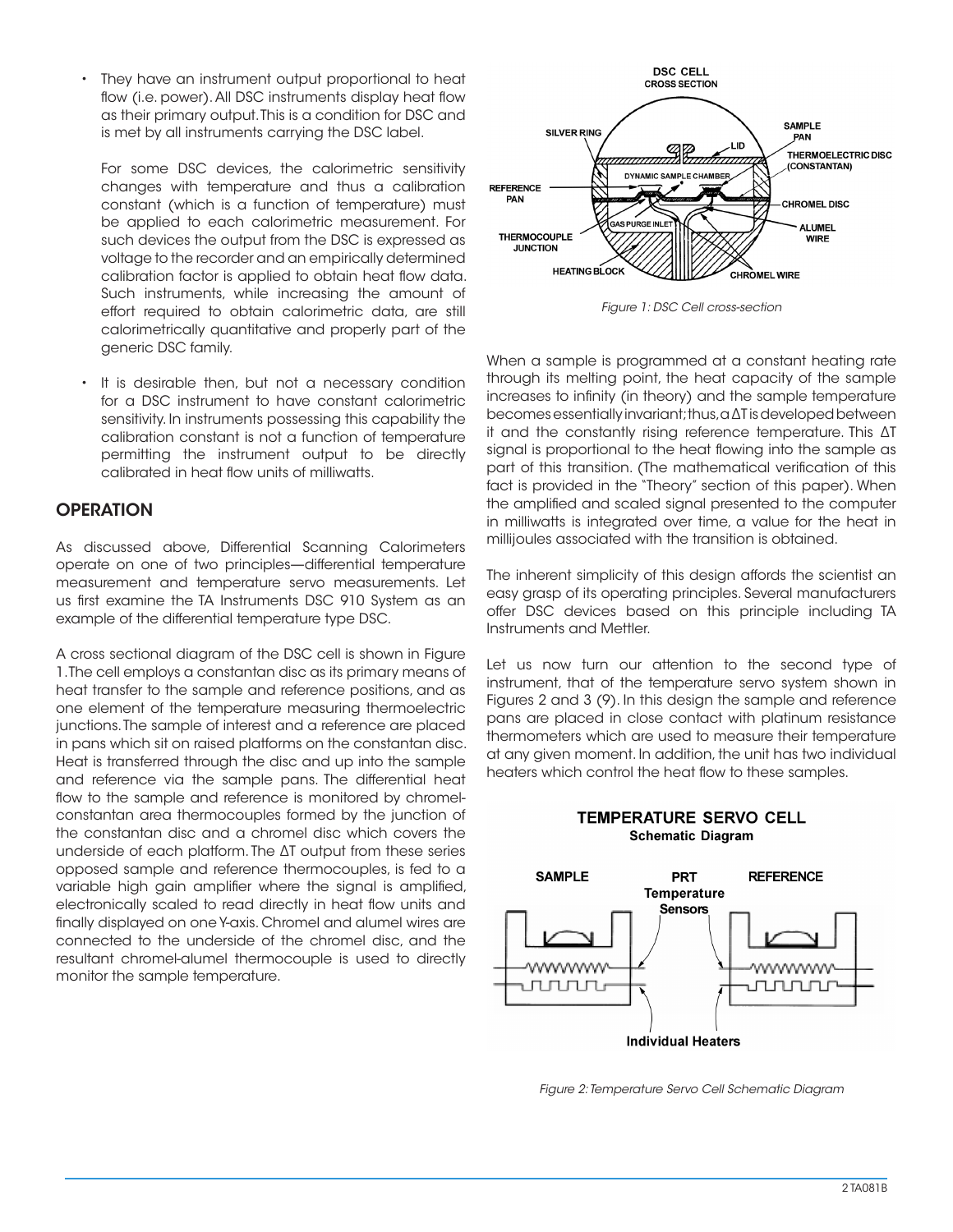

*Figure 3: Temperature Servo Schematic Diagram*

When a sample is temperature programmed through its melting point and the sample temperature becomes essentially invariant, the ΔT signal developed between it and the reference is amplified, scaled and displayed as the output from the device, as shown in Figure 3 (9, 13). In addition, differential power is supplied back to the sample heater attempting to reduce the temperature difference between the sample and reference. The operating principle of a servo system, however, requires the restoring signal (here a voltage signal to the differential heater) to be proportional to the offset (here the temperature difference). If the temperature difference is really zero, no differential power could be supplied by the servo system. An actual zero temperature difference can exist only if the servo amplifier gain is infinite, which, of course, it is not.

#### SAMPLE TEMPERATURE DIFFERENCE

Many users believe, that the temperature servo system reduces the temperature differences between sample and reference to zero during a transition (1,15). The very nature of a servo system belies this. Indeed, the recorder output is directly proportional to the temperature difference between sample and reference as can be seen in both the patent covering such devices shown in Figure 3, and electronic schematic of such instruments (13,16). The manufacturer states "....(the temperature difference between sample and reference) is never really zero, because in any such control system there must always be some small 'error signal'" (17). Let us examine how small this error signal really is.

The error signal (S, in K/cm of chart) can be calculated from the maximum sensitivity of instrument output (G, in mV/cm of chart), the ΔT amplifier gain (A) and the differential response of the transducer (E, in mV/K change in temperature).

$$
S = \frac{G}{EA}
$$

Since the 13 ohm (at room temperature) platinum resistance

thermometers used in the instrument in question do not generate a voltage output themselves, their response depends upon the 23 mA current (i) passing through them and the temperature sensitivity (R). R can be obtained from standard tables; a value of 0.24% /K at 157°C, (the calibration temperature of most DSC instruments) can be used (18).

$$
E = \frac{i\Delta R}{\Delta T} = (23 \text{ mA}) (16 \Omega) (0.0024 / \text{ K}) = 0.88 \text{ mV} / \text{K}
$$

Using this value, 0.5 mV/cm for G, and an amplifier gain of 2500 we get:

$$
S = \frac{G}{EA} = \frac{(0.5 \text{ mV}/\text{ cm})}{(71 \text{ }\text{µV}/\text{K}) (30,000)} = 0.23 \text{ mK}/\text{cm}
$$

At maximum sensitivity of 21mW/cm (0.01 mcal/sec in), each centimeter of chart deflection corresponds to 0.23 millikelvin difference in temperature between sample and reference. Put in other words, a modern, second generation temperature servo type DSC generates an 11 millikelvin sample temperature excursion for each milliwatt of heat flow. (In traditional units this is 0.046 degrees per mcal/s). This is despite the attempts of the system's temperature servo to minimize this temperature excursion. This temperature difference between sample and reference is easily verified by measurement with a differential thermocouple pair.

We can compare this error signal with that of the TA Instruments DSC 910 for which G is also 0.5 mV/cm and A is 30,000. The value for E for chromel/constantan of 71,µV/K can be obtained from the same source as that above (19).

$$
S = \frac{G}{EA} = \frac{(0.5 \text{ mV/cm})}{(71 \text{ }\mu\text{V/K}) (30,000)} = 0.23 \text{ mK/cm}
$$

This comparison points out that *at maximum sensitivity the temperature servo instrument and the TA Instruments DSC 910 generate approximately the same sample temperature excursion per centimeter of chart deflection*. Most DSC work is not done at maximum sensitivity, however, and values 1000 times greater are likely to be encountered in ordinary work. For example, O'Neill has published scans for real life indium samples in which the maximum heat flow during freezing was 71 mW (19). This value, multiplied by the instrument differential temperature sensitivity calculated above, yields, for this so-called temperature null device, *a peak temperature excursion of 0.8 kelvin (0.8°C)*. While this value is not large, it is certainly not zero and certainly is not isothermal.

It is clear from the comparison above, that practical temperature servo type instruments do not maintain the sample and reference materials at the same temperature even if the instrument is of high sensitivity.

#### COMPARISON TO CLASSICAL CALORIMETRY

Calorimetry is the scientific field dealing with the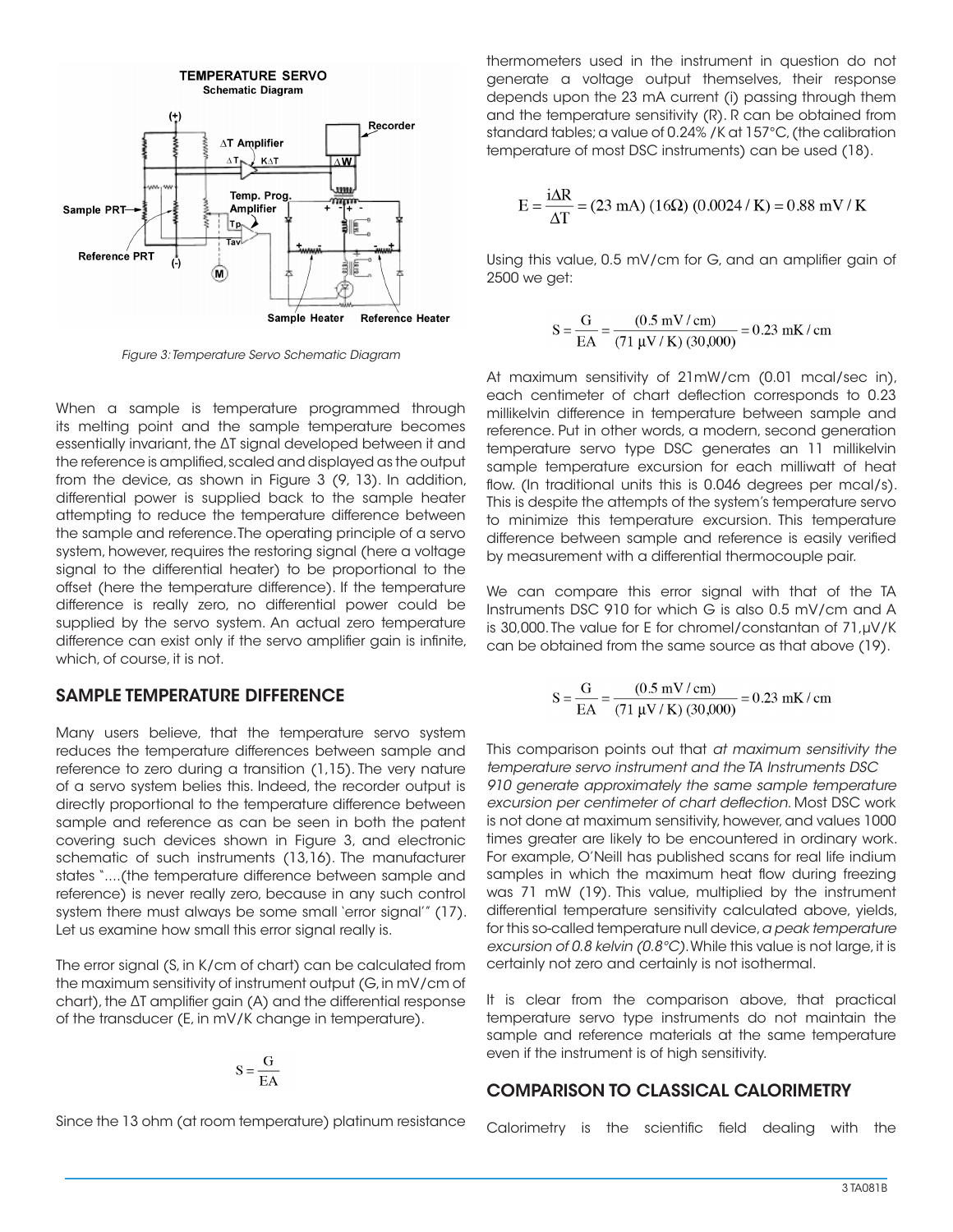measurement of the heat or energy content of various chemical and physical reactions. In a typical classical adiabatic calorimetric experiment, a chemical reaction may be carried out in a sealed container insulated from heat losses to the outside world. From the known heat capacity (Cp) of the insulated container and its contents, and the small measured change in temperature (ΔT) of that system, the heat content of the chemical reaction (ΔH) can be calculated:

#### $\Delta H = \Delta T Cp$

The experiment is usually designed so that the change in system temperature is kept small, usually several Kelvin. Under such conditions Cp is a constant.

Such experiments have given rise to the definition of the calorie as the unit of measurement for heat content or energy: calorie— the amount of heat necessary to raise the temperature of 1g of water at 15°C, 1°C.

In DSC, the temperature excursion of a sample seldom exceeds a few tenths of a degree. It is clear, then, that DSC instruments operate well within the conditions of classical calorimetry from which thermodynamic data is almost exclusively obtained.

This comparison of DSC to classical calorimetry needs one other amplification. In classical adiabatic calorimetry, heat losses from the sample to the environment are kept to a minimum. This concept is most nearly met in differential temperature DSC instruments since the sample is totally surrounded by a uniform temperature environment. It is the temperature of this environment which is programmed during the course of the experiment. Thus the sample "sees" only an environment whose temperature is very near that of its own, thereby reducing to a minimum emissivity, atmosphere thermal conductivity, and other potential heat losses. This produces the remarkably stable baseline performance of the instruments of this type.

On the other hand, temperature servo instruments suffer from thermal conductivity and emissivity losses, thermal gradients and thermal atmosphere convection because the sample chamber (in which the sample and reference materials are located) is thermostated at constant temperature (20). This means that the sample sees a constantly changing environmental gradient during the course of an experiment. Obviously this is far afield from the standard adiabatic calorimeter and can lead to poor baseline performance of temperature servo instruments if not corrected for by electronic baseline compensation.

## EQUIVALENCY OF RESULTS

Perhaps no stronger claim can be made for a generic definition of DSC, than the fact that results from instruments of the temperature servo type and instruments of the differential temperature type are indistinguishable from each other. This has been pointed out in a previous treatise on the subject; "It is not possible by inspection of an unlabeled thermal analysis peak to determine which sort of apparatus was used...."(17). Moreover, there are almost no applications where one instrument obtains data and the other does not. Articles abound in the open literature on the ability of a variety of equipment, based on differing operating principles, to make equivalent measurements (21,22,23,24). Outstanding research (21,23,25) has testified to the equivalency of results obtained on instruments of both types. In addition, such respected institutions as the Drug Standards Laboratory and American Society for Testing and Materials (ASTM) have stated the equivalency of results obtained on both instrument types (22,26,27).

# GENERIC USE OF DSC

Despite attempts to limit the definition of DSC to devices based on the temperature servo technique, DSC is used in the open scientific literature as a generic phrase. All other titles have faded into historical interest although one occasionally still sees QDTA used. C. B. Murphy's biennial review of thermal analysis uses the phrase DSC generically without differentiating the type of instrument used and includes DSC under the DTA heading as a quantitative technique (28,29,30,31,32).

Virtually all thermal analysis manufacturers who make quantitative calorimetric measurements, market their instruments under the title of Differential Scanning Calorimetry even though operating under different principles. These include: TA Instruments, Mettler, Perkin-Elmer, and others.

## SUMMARY

We have shown that all Differential Scanning Calorimeters, regardless of method of measurement, measure the same quantity, namely, heat flow into (or out of) a sample. It follows that the name should be used generically and applied to all measurements of this type rather than limited to measurements made on a particular instrument. This position is supported by:

- equivalence of measurement
- general usage in the open literature
- similar temperature excursions of the sample
- comparison to classical calorimetry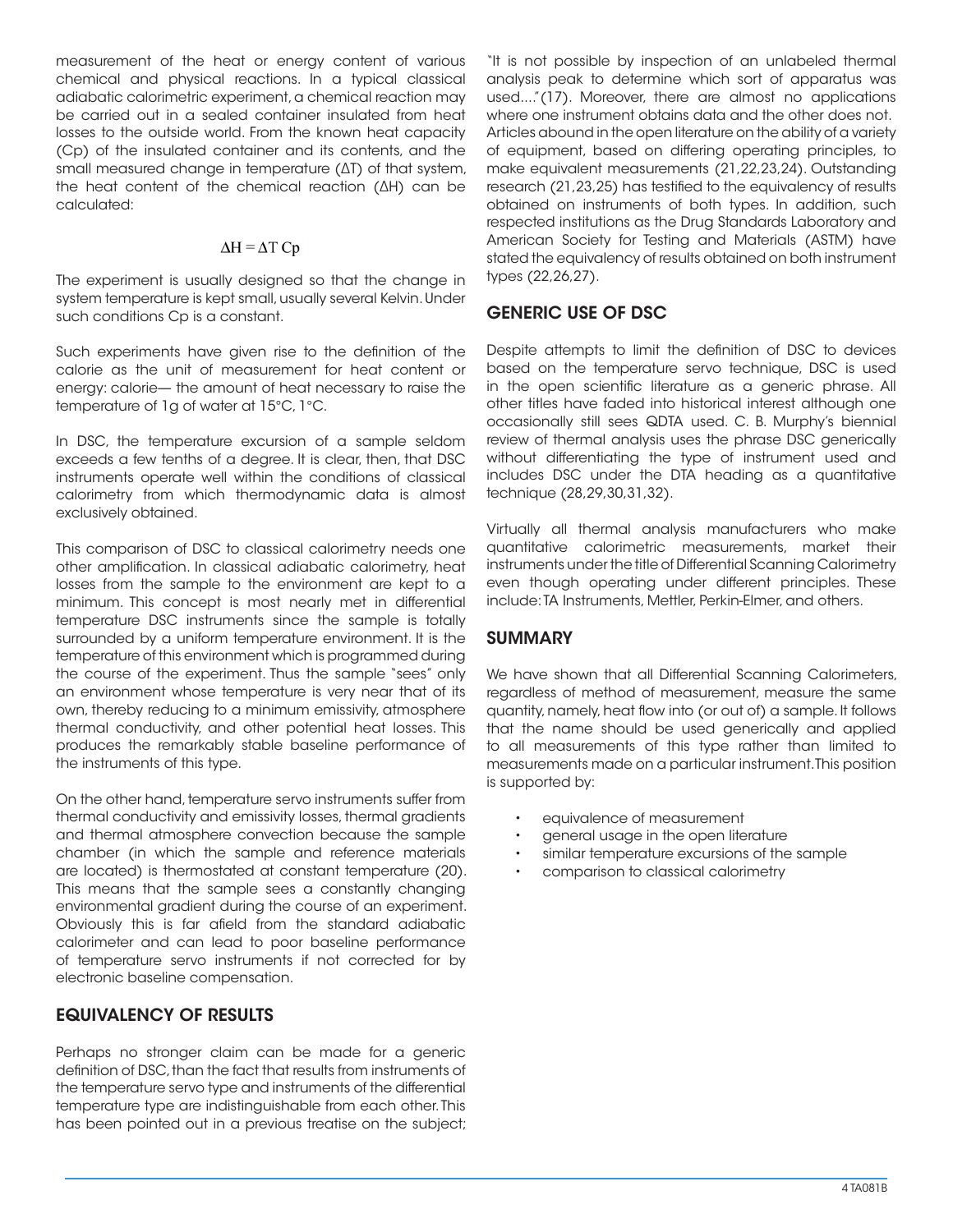#### **REFERENCES**

- 1. E. S Watson, M. J. O'Neill, J. Justin, and N. Brenner, Anal. Chem., 36, 1233 (1964).
- 2. A. P. Gray, Am. Lab., 3, 43 (1971).
- 3. H. E. Bair, Polym. Eng. Sci., 10, 247 (1970).
- 4. S. M. Ellerstein, Anal. Calor., R. S. Porter and J. F. Johnson (eds.), Plenum, 279 (1968),.
- 5. R. F. Schwenker and J. C. Whitwell, Anal. Calor., R. S. Porter and J. F. Johnson (eds.), Plenum, 249 (1968).
- 6. V. Crescenzi and F. Delbin, Intern. J. Protein Res., 3, 57(1971).
- 7. B. Miller, J. Appl. Poly. Sci., 11, 2343 (1967).
- 8. G. Beech, J. Chem. Soc., (A), 1903 (1969).
- 9. W. W. Wendlandt, Thermal Methods of Analysis, John Wiley 193 (1974).
- 10. T. C. Daniels, Thermal Analysis, John Wiley 122 (1973).
- 11. R. A. Baxter, Thermal Analysis, R. F. Schwenker, Jr., and P. D. Garn (eds.), Academic Press, 65 1969.
- 12. D. J. David, Anal. Chem., 36, 2162 (1964).
- 13. E. S. Watson and M. J. O'Neill, U. S. Patent 3,263,484 (1966).
- 14. S. L. Boersma, J. Am. Ceramic Soc., 38, 281 (1955).
- 15. J. L. McNaughton and C. T. Mortimer, Thermochemistry and Thermodynamics, H. A. Skinner (ed), Butterworth, 1 (1975).
- 16. Perkin-Elmer DSC-2 Manual.
- 17. Perkin-Elmer, Thermal Analysis Newsletter No.9 (1970).
- 18. H.F. Stimson, J.F. Swindells and R.E. Wilson, American Institute of Physics Handbook, D. E. Gray (ed), McGraw-Hill, 4-1 1963.
- 19. M. J. O'Neill, Anal. Chem.,47, 630 (1975).
- 20. P. L. Privalov, V. V. Plotnikov, and V. V. Filimonov, J. Chem. Thermodynamics, 7, 41 (1975).
- 21. A. Doelman, A.R. Greggs, E.M. Barrall II, Paper No. 77, American Chemical Society National Meeting, September 1, 1976.
- 22. L. T. Grady, S. E Hays, R. H. King, H. R. Klein, W. J. Mader, D. K. Wyatt and R. O. Zimmerer, J. Pharm. Sci., 62, 456 (1973).
- 23. E.F. Palermo and J.Chiu, Thermochim. Acta, 14, 1 (1976).
- 24. W.J. Miller, W.H. Foester and F.E. Freeberg, J. Am. Oil Chem. Soc., 46, 341 (1969).
- 25. B. Wunderlich, Physical Methods of Chemistry, A. Weissberger (ed), Vol. 1, Part 5, John Wiley, 427 (1971).
- 26. ASTM Method D-3417 "Measurement of Heats of Fusion and Crystallization of Polymers by Thermal Analysis."
- 27. ASTM Method D-3418 "Measurement of Transition Temperatures of Polymers by Thermal Analysis."
- 28. C. B. Murphy, Anal. Chem., 48, 341 R (1976).
- 29. C. B. Murphy, Anal. Chem., 46, 451R (1974).
- 30. C. B. Murphy, Anal. Chem., 44, 513R (1972).
- 31. C. B. Murphy, Anal. Chem., 42, 268R (1970).
- 32. C. B. Murphy, Anal. Chem., 40, 380R (1968).

# APPENDIX THEORY

The theoretical basis for the TA Instruments DSC 910 is well documented in Baxter's work on the subject (11). A portion of his work is reproduced and expanded here for the sake of completeness:

The essential parts of the DSC are a sample at temperature  ${\tt T}_{_{\sf S'}}$  its container at temperature  ${\tt T}_{_{\sf S}\!H'}$  and a temperature programmed source at temperature TB. Heat will flow between these positions at a rate di/dt depending on the temperatures involved and the thermal resistances connecting the positions. The sample and its container have a heat capacity  $\mathsf{C}_{_{\!S\!}}.$  Since the calorimeter operates differentially, a similar description can be developed for the reference side of the cell. Figure 4 illustrates this description schematically.





*Figure 4: Calorimetric Schematic*

If we make the simplifying assumptions that the calorimeter is symmetrical and that thermal resistances are identical on the reference and sample sides at any given temperature; that the temperatures of the sample, reference, and their containers are uniform; and that the flow of heat from sample to reference can be neglected, then the response of the calorimeter can be described with the aid of heat balance equations and thermal ohm's law relationships.

If we assume a sample undergoing an exothermic transition giving up heat energy at a rate dH/dt, then the appropriate equations are:

(1) 
$$
\frac{di_S}{dt} = \frac{T_{SH} - T_B}{R_D} = \frac{T_S - T_B}{R_C + R_D}
$$
and

$$
(2) \qquad \frac{\mathrm{d}i_{\mathrm{R}}}{\mathrm{d}t} = \frac{T_{\mathrm{RH}} - T_{\mathrm{B}}}{R_{\mathrm{D}}} = \frac{T_{\mathrm{R}} - T_{\mathrm{B}}}{R_{\mathrm{C}} + R_{\mathrm{D}}}
$$

$$
(3) \qquad \text{O} = \frac{C_R dT_R}{dt} + \frac{di_R}{dt}
$$

$$
(4) \qquad \frac{dH}{dt} = \frac{C_S dT_S}{dt} + \frac{di_S}{dt}
$$

Equation (4) indicates that the heat evolved by the sample goes either into heating the sample or is dissipated to the surroundings.